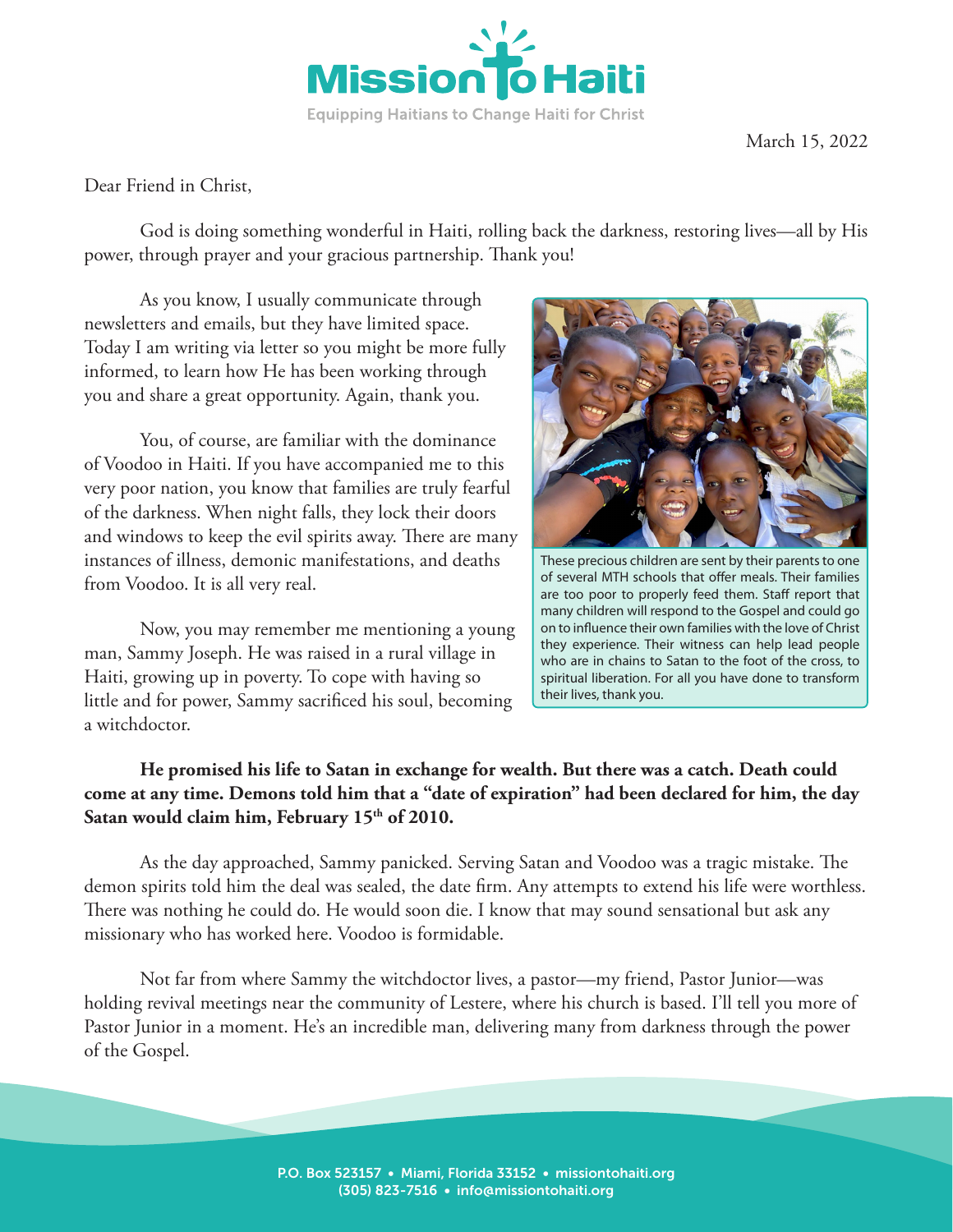Sammy attended one of the meetings. Hearing Pastor Junior proclaim the good news, he immediately entered into a deep, inner conflict. The darkness would not release him. Pastor Junior began praying fervently for Sammy. The evil spirits became enraged because Sammy wanted to follow Jesus. He planned to burn all fetishes used in Voodoo, sources of his power. *(Demons can associate themselves with objects, homes, and families. They will not let go.)* 

So in their desperation, the evil spirits forced him to swallow every item, to keep him from burning them. Enter the power of prayer! As soon as Sammy swallowed them all, they came right back up, like the Holy Spirit was purging him of evil. On the spot, Pastor Junior and Sammy burned them all. He was set free.

Economically, turning to Christ, was costly. Sammy gave up all his income from Voodoo, his livelihood. But God provided. Sammy has since become a glowing brother in the Lord, and today he preaches the Gospel in a neighboring village, working in the power of God to set other captives free. **And if it were not for you, your prayers and your gifts, Sammy would not have been delivered.** 

**You see, Pastor Junior, his life and ministry are the fruit of your kind support for Mission To Haiti. As a child, he attended an MTH feeding and school program. Receiving a Christian education, he became a remarkable leader and now works in close partnership with MTH, pastoring, leading an MTH school, feeding the poor.** 

Through his influence, Pastor Junior reports that the practice of Voodoo in his area of service has declined from 60 percent to 40 percent. And the rate continues to fall.

Pastor Junior speaks of two other men who were also entrenched in Voodoo. They happened to be walking near an outdoor meeting where Pastor Junior was preaching. They heard the words,

*"For God so loved the world that He …"* Just hearing those words, John 3:16 and the Gospel, they were both convicted of sin and at once became acutely aware of God's overwhelming love. They renounced Voodoo and gave their lives to Christ.

Where there were once long hair (a cultural sign of troublemakers), there are now clean-cut men, delivered from darkness, dedicated to Christ (see the photo). **They both now attend Pastor Junior's church, sing in the choir, and are shepherding others toward the light of Christ. What deliverance!**

Here's where the story is getting even better. Pastor Junior also leads the local MTH school and feeding program in the community of Lestere. People here are hungry, both physically and spiritually. **With your help, and gracious gifts that supply food, the** 



From darkness to light. The man in the middle is Pastor Junior, standing with those two men who responded to hearing John 3:16. They have confronted Voodoo and won. They live to see many others delivered from darkness, working through the ministries of Pastor Junior and their church. Your partnership helped make their deliverance possible. Thank you.

**school's enrollment has increased from 34 students to 450 during the last eight years of Pastor Junior's time as Principal, a 12-fold increase!**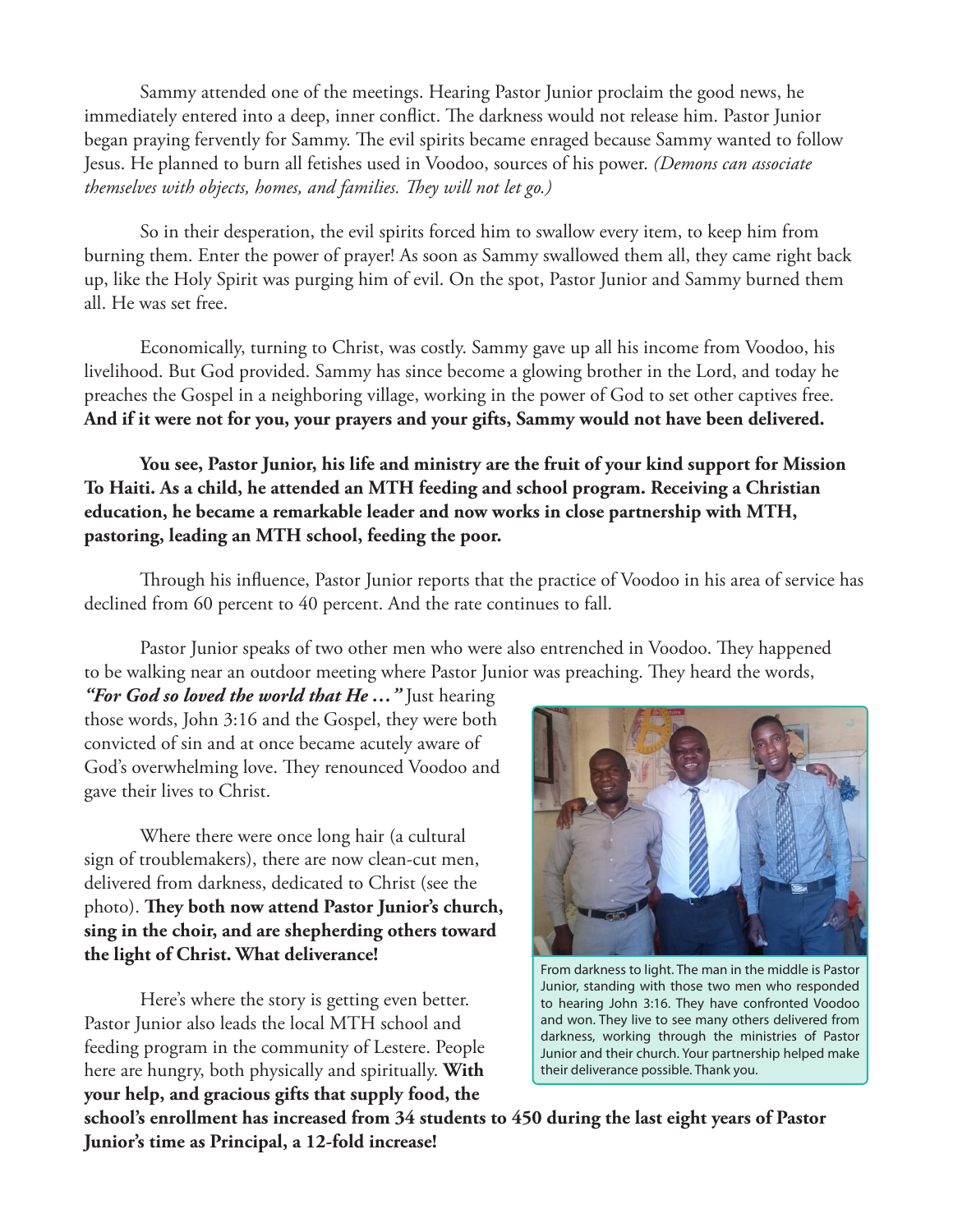Children not only receive nutritious meals, but they see the love of God lived out before them and come to understand the Gospel. Pastor Junior says that 17 kids in 2021 gave their lives to Christ. Many of their families who see their children fed and thriving will also become followers of our Lord. **It is influence like this that is causing the rate of families practicing Voodoo to drop from 60 to 40 percent. Lord, may it drop to zero and Haiti become a Christian nation!**

This brings me to a great opportunity. So many families are sending their children to the school (that 12-fold increase), with many more wanting to enroll their little ones, that additional funds are needed to purchase food and to expand the school—to be a lighthouse of Truth shining in the darkness. Pastor Junior also has a vision for the school to not stop at 9<sup>th</sup> grade but to expand and offer a complete high school (to grade 13 in Haiti), preparing children even for advanced education and Bible school.

## **This expansion is critical, because Pastor Junior believes that many of these students will become leaders, pastors, and evangelists. He knows it can happen because THAT IS HIS STORY.**



Brother Hyppolite, a leader in the mission, with a Mission Aviation Fellowship pilot, ready to travel to Port-au-Prince. This is how the Church is working together, overcoming the barriers to travel, to deliver food, supply training and resources so Haitians can be equipped to transform their own nation. It's our privilege to represent you to these brothers and sisters in Christ, to make their work of eternal significance possible. For all you do, thank you.

**For as a child he was once poor, fed in an MTH school, received an education, and was then called to serve God. I know this man personally. He is a leader of integrity and drive, sold out to His Lord.** 

**This is how this troubled nation can be transformed, through leaders like him, starting with food, medical care (via MTH clinics), education, nurturing and discipleship. Raising up Haitian Christians to reach Haiti is the answer—the call of Mission To Haiti—to equip Haitians to change their own nation.**

Expanding the feeding program and school means substantial resources are needed. On average, a child can be fed for just 50 cents per day. More than \$20,000 is needed for the food and cost of distribution over the next several months. The school expansion will happen in three stages, \$15,000 for each stage, totaling about \$45,000. This expansion will provide new classroom

space and feeding facilities. In addition, six Christian teachers will be hired, needing about \$310 each for each 6-month period.

Seeing all that God has done, the fruit of *your* partnership, and as He may have blessed you financially, would you feel moved to make this promising vision a reality? Would you help roll back the darkness?

Children are hungry now. Parents are ready to enroll them in school, as space and funding allow. Perhaps you can send a gift of \$50, \$100 or \$250. If you do have the financial resources, you might wish to take on a larger share through a gift of \$1,000 or \$2,500. You may be in a position and feel the moving of the Lord to fund all of Stage One of the school expansion, through a gift of \$15,000. Or you might want to sponsor one Christian teacher for \$620 a year or six teachers through a gift of \$3,720.